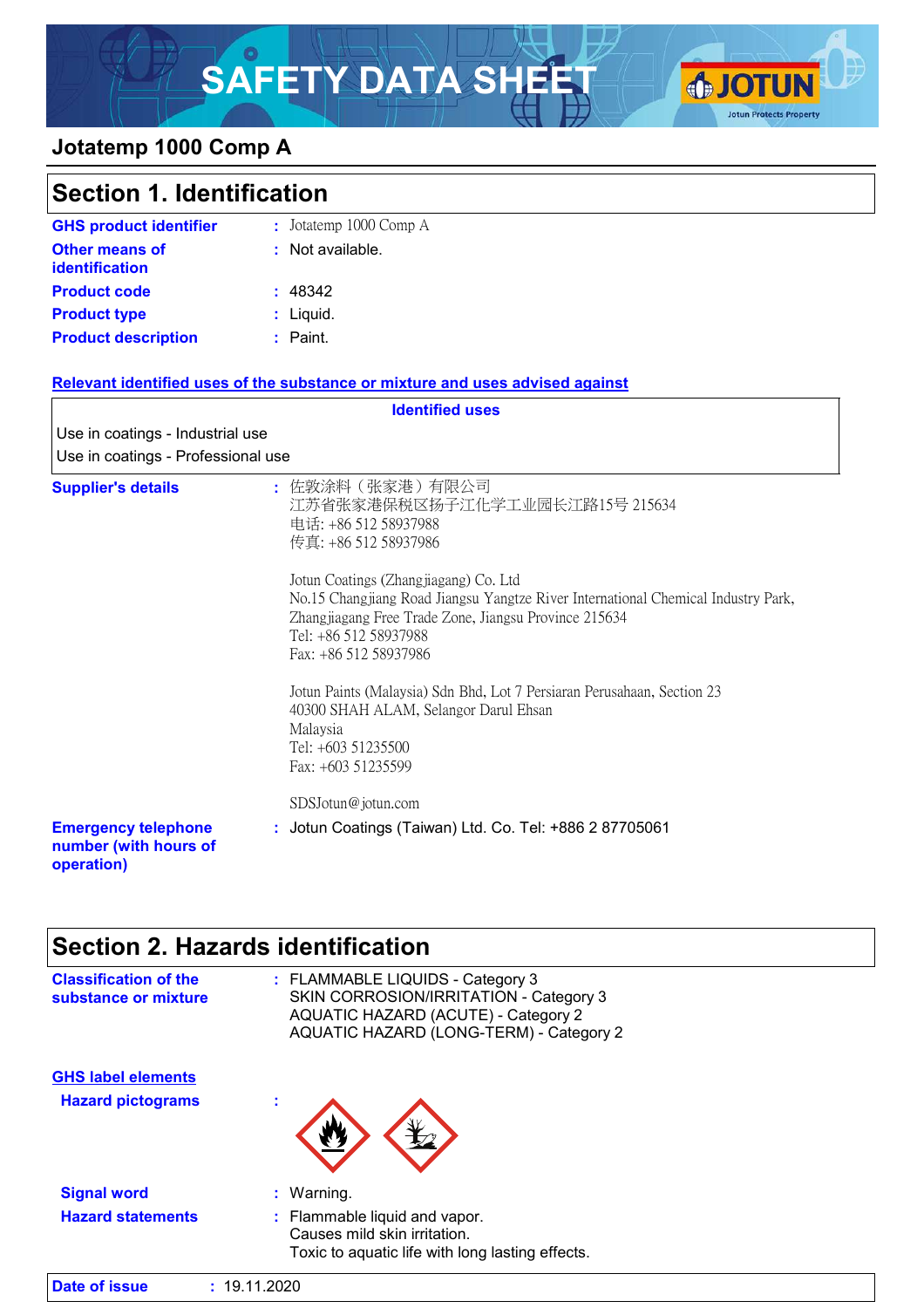# **Section 2. Hazards identification**

| <b>Precautionary statements</b>                 |                                                                                                                                                                      |  |
|-------------------------------------------------|----------------------------------------------------------------------------------------------------------------------------------------------------------------------|--|
| <b>Prevention</b>                               | : Keep away from heat, hot surfaces, sparks, open flames and other ignition sources.<br>No smoking. Keep container tightly closed. Avoid release to the environment. |  |
| <b>Response</b>                                 | : Collect spillage. If skin irritation occurs: Get medical attention.                                                                                                |  |
| <b>Storage</b>                                  | : Store in a well-ventilated place. Keep cool.                                                                                                                       |  |
| <b>Disposal</b>                                 | : Dispose of contents and container in accordance with all local, regional, national<br>and international regulations.                                               |  |
| <b>Other hazards which do not : None known.</b> |                                                                                                                                                                      |  |

**result in classification**

# **Section 3. Composition/information on ingredients**

| Substance/mixture                              | : Mixture                   |
|------------------------------------------------|-----------------------------|
| <b>Other means of</b><br><i>identification</i> | $\therefore$ Not available. |

#### **CAS number/other identifiers**

| <b>CAS number</b>   | : Not applicable. |
|---------------------|-------------------|
| <b>Product code</b> | : 48342           |

| <b>Product name</b>         | <b>Concentration</b> | <b>CAS number</b>  |
|-----------------------------|----------------------|--------------------|
| trizinc bis(orthophosphate) | $≥10 - 25$           | 7779-90-0          |
| xylene                      | $\leq 7.4$           | 1330-20-7          |
| 2-butoxyethanol             | $≤2.5$               | 111-76-2           |
| ethylbenzene                | ≤3                   | 100-41-4           |
| 物品名稱                        | 濃度                   | 化學文摘社登記號碼(CAS No.) |
| trizinc bis(orthophosphate) | $>10 - 25$           | 7779-90-0          |
| 二甲苯                         | $\leq 7.4$           | 1330-20-7          |
| 乙二醇丁醚                       | $\leq$ 2.5           | 111-76-2           |
| 苯乙烷                         | $\leq$ <sup>3</sup>  | $100 - 41 - 4$     |

**There are no additional ingredients present which, within the current knowledge of the supplier and in the concentrations applicable, are classified as hazardous to health or the environment and hence require reporting in this section.**

**Occupational exposure limits, if available, are listed in Section 8.**

### **Section 4. First aid measures**

#### **Description of necessary first aid measures**

| <b>Eye contact</b>  | : Immediately flush eyes with plenty of water, occasionally lifting the upper and lower<br>eyelids. Check for and remove any contact lenses. Continue to rinse for at least 10<br>minutes. If irritation persists, get medical attention.                                                                                                                                                                                                                                                                                                                                                    |
|---------------------|----------------------------------------------------------------------------------------------------------------------------------------------------------------------------------------------------------------------------------------------------------------------------------------------------------------------------------------------------------------------------------------------------------------------------------------------------------------------------------------------------------------------------------------------------------------------------------------------|
| <b>Inhalation</b>   | : Remove victim to fresh air and keep at rest in a position comfortable for breathing.<br>If not breathing, if breathing is irregular or if respiratory arrest occurs, provide<br>artificial respiration or oxygen by trained personnel. It may be dangerous to the<br>person providing aid to give mouth-to-mouth resuscitation. Get medical attention if<br>adverse health effects persist or are severe. If unconscious, place in recovery<br>position and get medical attention immediately. Maintain an open airway. Loosen<br>tight clothing such as a collar, tie, belt or waistband. |
| <b>Skin contact</b> | : Flush contaminated skin with plenty of water. Remove contaminated clothing and<br>shoes. Continue to rinse for at least 10 minutes. Get medical attention if adverse<br>health effects persist or are severe. Wash clothing before reuse. Clean shoes<br>thoroughly before reuse.                                                                                                                                                                                                                                                                                                          |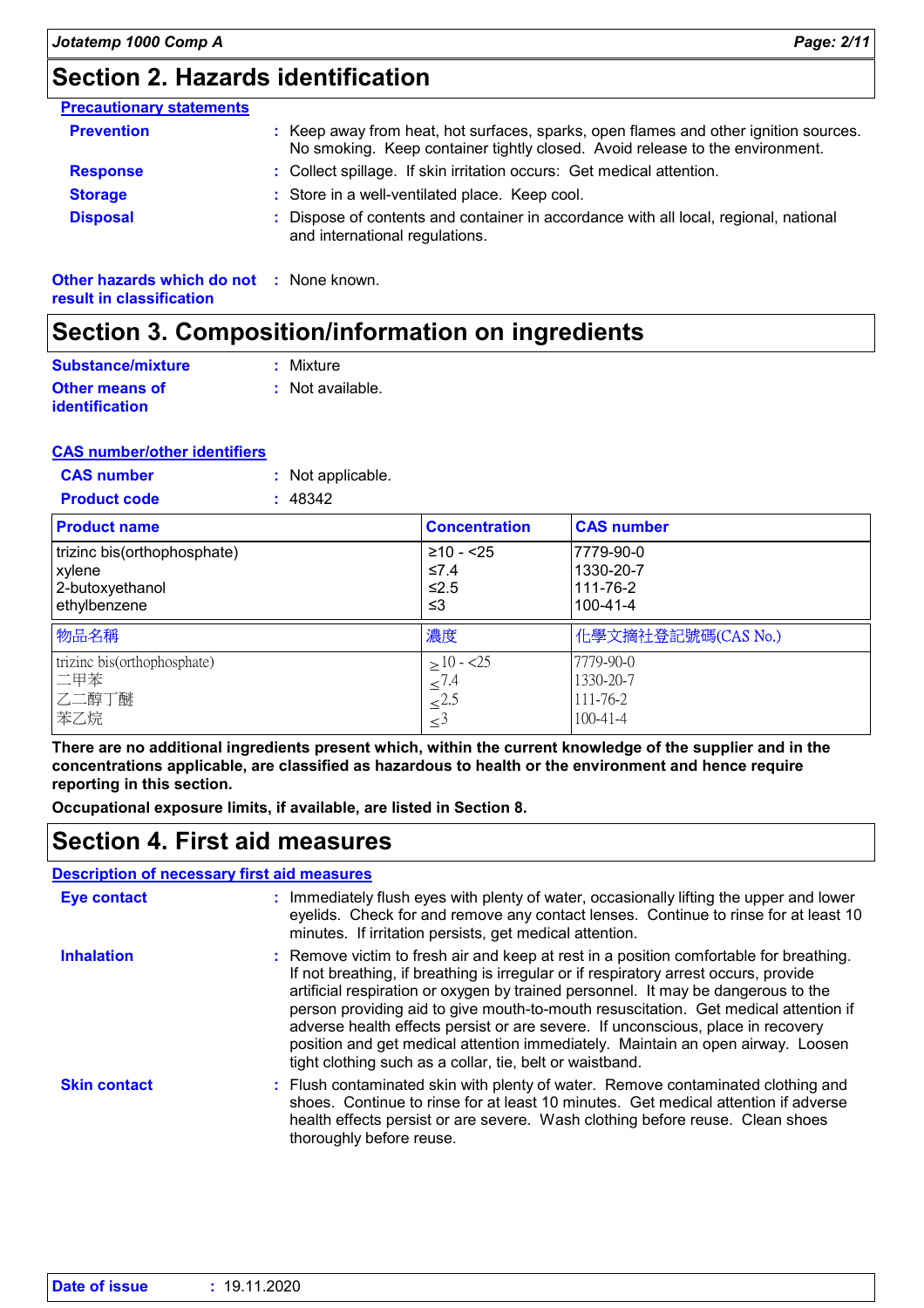### **Section 4. First aid measures**

| <b>Ingestion</b>                      | : Wash out mouth with water. Remove dentures if any. Remove victim to fresh air<br>and keep at rest in a position comfortable for breathing. If material has been<br>swallowed and the exposed person is conscious, give small quantities of water to<br>drink. Stop if the exposed person feels sick as vomiting may be dangerous. Do not<br>induce vomiting unless directed to do so by medical personnel. If vomiting occurs,<br>the head should be kept low so that vomit does not enter the lungs. Get medical<br>attention if adverse health effects persist or are severe. Never give anything by<br>mouth to an unconscious person. If unconscious, place in recovery position and get<br>medical attention immediately. Maintain an open airway. Loosen tight clothing such<br>as a collar, tie, belt or waistband. |
|---------------------------------------|------------------------------------------------------------------------------------------------------------------------------------------------------------------------------------------------------------------------------------------------------------------------------------------------------------------------------------------------------------------------------------------------------------------------------------------------------------------------------------------------------------------------------------------------------------------------------------------------------------------------------------------------------------------------------------------------------------------------------------------------------------------------------------------------------------------------------|
|                                       | Most important symptoms/effects, acute and delayed                                                                                                                                                                                                                                                                                                                                                                                                                                                                                                                                                                                                                                                                                                                                                                           |
| <b>Potential acute health effects</b> |                                                                                                                                                                                                                                                                                                                                                                                                                                                                                                                                                                                                                                                                                                                                                                                                                              |
| <b>Eye contact</b>                    | : No known significant effects or critical hazards.                                                                                                                                                                                                                                                                                                                                                                                                                                                                                                                                                                                                                                                                                                                                                                          |
| <b>Inhalation</b>                     | : No known significant effects or critical hazards.                                                                                                                                                                                                                                                                                                                                                                                                                                                                                                                                                                                                                                                                                                                                                                          |
| <b>Skin contact</b>                   | : Causes mild skin irritation.                                                                                                                                                                                                                                                                                                                                                                                                                                                                                                                                                                                                                                                                                                                                                                                               |
| <b>Ingestion</b>                      | : No known significant effects or critical hazards.                                                                                                                                                                                                                                                                                                                                                                                                                                                                                                                                                                                                                                                                                                                                                                          |
| <b>Over-exposure signs/symptoms</b>   |                                                                                                                                                                                                                                                                                                                                                                                                                                                                                                                                                                                                                                                                                                                                                                                                                              |
| <b>Eye contact</b>                    | : Adverse symptoms may include the following:<br>pain or irritation<br>watering<br>redness                                                                                                                                                                                                                                                                                                                                                                                                                                                                                                                                                                                                                                                                                                                                   |
| <b>Inhalation</b>                     | : No specific data.                                                                                                                                                                                                                                                                                                                                                                                                                                                                                                                                                                                                                                                                                                                                                                                                          |
| <b>Skin contact</b>                   | : Adverse symptoms may include the following:<br>irritation<br>redness                                                                                                                                                                                                                                                                                                                                                                                                                                                                                                                                                                                                                                                                                                                                                       |
| <b>Ingestion</b>                      | : No specific data.                                                                                                                                                                                                                                                                                                                                                                                                                                                                                                                                                                                                                                                                                                                                                                                                          |
|                                       | Indication of immediate medical attention and special treatment needed, if necessary                                                                                                                                                                                                                                                                                                                                                                                                                                                                                                                                                                                                                                                                                                                                         |
|                                       |                                                                                                                                                                                                                                                                                                                                                                                                                                                                                                                                                                                                                                                                                                                                                                                                                              |
| <b>Notes to physician</b>             | : Treat symptomatically. Contact poison treatment specialist immediately if large<br>quantities have been ingested or inhaled.                                                                                                                                                                                                                                                                                                                                                                                                                                                                                                                                                                                                                                                                                               |

- **Specific treatments :** No specific treatment.
- **Protection of first-aiders** : No action shall be taken involving any personal risk or without suitable training. It may be dangerous to the person providing aid to give mouth-to-mouth resuscitation.

#### **See toxicological information (Section 11)**

| Section 5. Fire-fighting measures                    |                                                                                                                                                                                                                                                                                                                                                                                                                                 |
|------------------------------------------------------|---------------------------------------------------------------------------------------------------------------------------------------------------------------------------------------------------------------------------------------------------------------------------------------------------------------------------------------------------------------------------------------------------------------------------------|
| <b>Extinguishing media</b>                           |                                                                                                                                                                                                                                                                                                                                                                                                                                 |
| <b>Suitable extinguishing</b><br>media               | : Use dry chemical, $CO2$ , water spray (fog) or foam.                                                                                                                                                                                                                                                                                                                                                                          |
| Unsuitable extinguishing<br>media                    | : Do not use water jet.                                                                                                                                                                                                                                                                                                                                                                                                         |
| <b>Specific hazards arising</b><br>from the chemical | : Flammable liquid and vapor. Runoff to sewer may create fire or explosion hazard.<br>In a fire or if heated, a pressure increase will occur and the container may burst, with<br>the risk of a subsequent explosion. This material is toxic to aquatic life with long<br>lasting effects. Fire water contaminated with this material must be contained and<br>prevented from being discharged to any waterway, sewer or drain. |
| <b>Hazardous thermal</b><br>decomposition products   | : Decomposition products may include the following materials:<br>carbon dioxide<br>carbon monoxide<br>phosphorus oxides<br>metal oxide/oxides                                                                                                                                                                                                                                                                                   |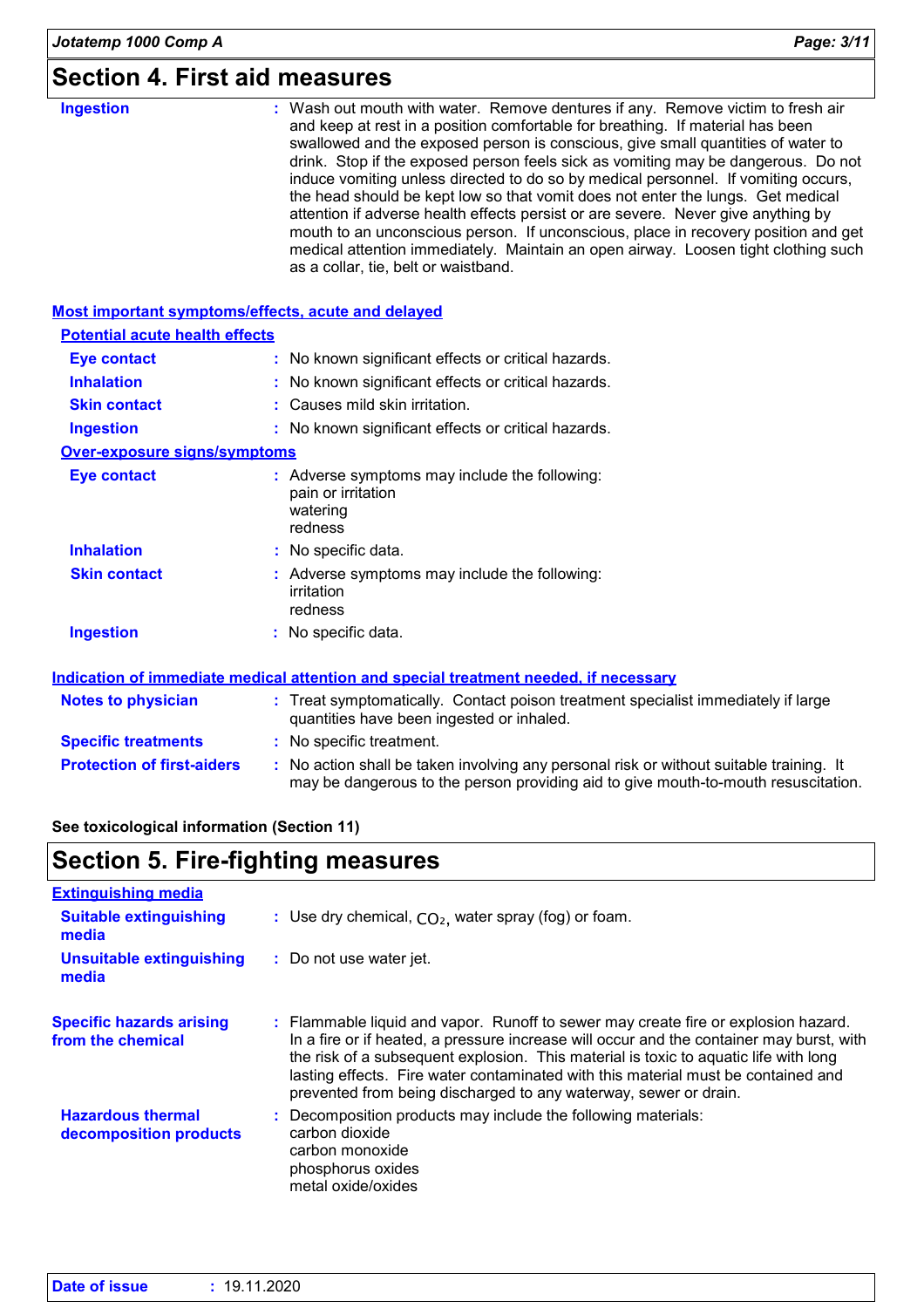### **Section 5. Fire-fighting measures**

| <b>Special protective actions</b><br>for fire-fighters   | : Promptly isolate the scene by removing all persons from the vicinity of the incident if<br>there is a fire. No action shall be taken involving any personal risk or without<br>suitable training. Move containers from fire area if this can be done without risk.<br>Use water spray to keep fire-exposed containers cool. |
|----------------------------------------------------------|-------------------------------------------------------------------------------------------------------------------------------------------------------------------------------------------------------------------------------------------------------------------------------------------------------------------------------|
| <b>Special protective</b><br>equipment for fire-fighters | : Fire-fighters should wear appropriate protective equipment and self-contained<br>breathing apparatus (SCBA) with a full face-piece operated in positive pressure<br>mode.                                                                                                                                                   |

### **Section 6. Accidental release measures**

| <b>Personal precautions,</b> | : No action shall be taken involving any personal risk or without suitable training.    |
|------------------------------|-----------------------------------------------------------------------------------------|
| protective equipment and     | Evacuate surrounding areas. Keep unnecessary and unprotected personnel from             |
| emergency procedures         | entering. Do not touch or walk through spilled material. Shut off all ignition sources. |
|                              | No flares, smoking or flames in hazard area. Avoid breathing vapor or mist.             |
|                              | Provide adequate ventilation. Wear appropriate respirator when ventilation is           |
|                              | inadequate. Put on appropriate personal protective equipment.                           |
|                              |                                                                                         |

**Environmental precautions :** Avoid dispersal of spilled material and runoff and contact with soil, waterways, drains and sewers. Inform the relevant authorities if the product has caused environmental pollution (sewers, waterways, soil or air). Water polluting material. May be harmful to the environment if released in large quantities. Collect spillage.

|                    | Methods and materials for containment and cleaning up                                                                                                                                                                                                                                                                                                                                                                                                                                                                                                                                                                                                                                                                                                                 |
|--------------------|-----------------------------------------------------------------------------------------------------------------------------------------------------------------------------------------------------------------------------------------------------------------------------------------------------------------------------------------------------------------------------------------------------------------------------------------------------------------------------------------------------------------------------------------------------------------------------------------------------------------------------------------------------------------------------------------------------------------------------------------------------------------------|
| <b>Small spill</b> | : Stop leak if without risk. Move containers from spill area. Use spark-proof tools and<br>explosion-proof equipment. Dilute with water and mop up if water-soluble.<br>Alternatively, or if water-insoluble, absorb with an inert dry material and place in an<br>appropriate waste disposal container. Dispose of via a licensed waste disposal<br>contractor.                                                                                                                                                                                                                                                                                                                                                                                                      |
| <b>Large spill</b> | : Stop leak if without risk. Move containers from spill area. Use spark-proof tools and<br>explosion-proof equipment. Approach release from upwind. Prevent entry into<br>sewers, water courses, basements or confined areas. Wash spillages into an<br>effluent treatment plant or proceed as follows. Contain and collect spillage with non-<br>combustible, absorbent material e.g. sand, earth, vermiculite or diatomaceous earth<br>and place in container for disposal according to local regulations (see Section 13).<br>Dispose of via a licensed waste disposal contractor. Contaminated absorbent<br>material may pose the same hazard as the spilled product. Note: see Section 1 for<br>emergency contact information and Section 13 for waste disposal. |

### **Section 7. Handling and storage**

#### **Precautions for safe handling**

| <b>Protective measures</b>                       | : Put on appropriate personal protective equipment (see Section 8). Do not ingest.<br>Avoid contact with eyes, skin and clothing. Avoid breathing vapor or mist. Avoid<br>release to the environment. Use only with adequate ventilation. Wear appropriate<br>respirator when ventilation is inadequate. Do not enter storage areas and confined<br>spaces unless adequately ventilated. Keep in the original container or an approved<br>alternative made from a compatible material, kept tightly closed when not in use.<br>Store and use away from heat, sparks, open flame or any other ignition source. Use<br>explosion-proof electrical (ventilating, lighting and material handling) equipment.<br>Use only non-sparking tools. Take precautionary measures against electrostatic<br>discharges. Empty containers retain product residue and can be hazardous. Do not<br>reuse container. |
|--------------------------------------------------|----------------------------------------------------------------------------------------------------------------------------------------------------------------------------------------------------------------------------------------------------------------------------------------------------------------------------------------------------------------------------------------------------------------------------------------------------------------------------------------------------------------------------------------------------------------------------------------------------------------------------------------------------------------------------------------------------------------------------------------------------------------------------------------------------------------------------------------------------------------------------------------------------|
| <b>Advice on general</b><br>occupational hygiene | : Eating, drinking and smoking should be prohibited in areas where this material is<br>handled, stored and processed. Workers should wash hands and face before<br>eating, drinking and smoking. Remove contaminated clothing and protective<br>equipment before entering eating areas. See also Section 8 for additional<br>information on hygiene measures.<br>Any gas developed during storage will remain in the container when the temperature<br>is decreased. To avoid splash of paint/thinner when opening the containers release<br>pressure by making a small hole in the plastic seal in the center of the lid.                                                                                                                                                                                                                                                                         |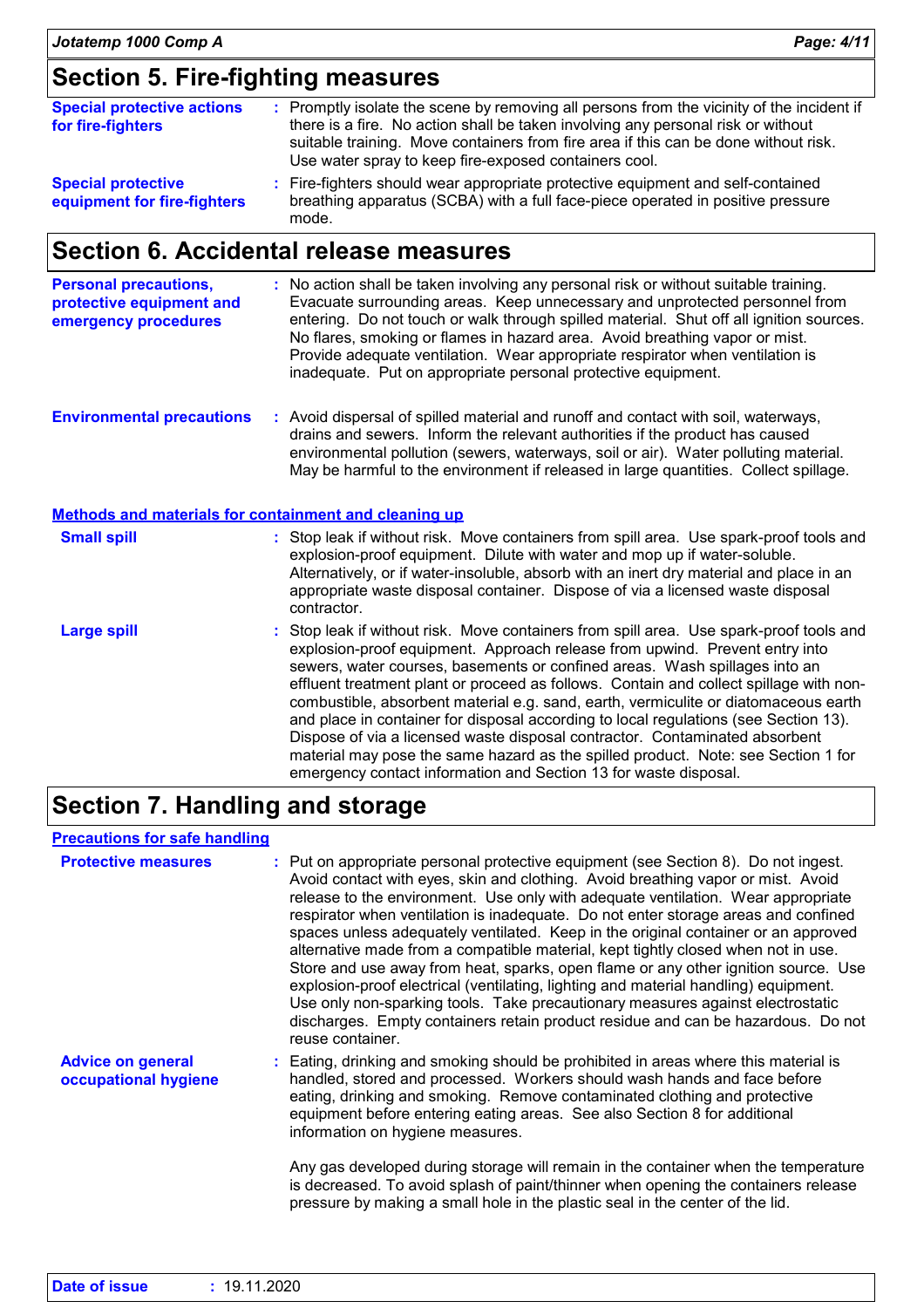# **Section 7. Handling and storage**

| <b>Conditions for safe storage,</b> | Store in accordance with local regulations. Store in a segregated and approved<br>÷       |  |  |  |
|-------------------------------------|-------------------------------------------------------------------------------------------|--|--|--|
| including any                       | area. Store in original container protected from direct sunlight in a dry, cool and well- |  |  |  |
| <b>incompatibilities</b>            | ventilated area, away from incompatible materials (see Section 10) and food and           |  |  |  |
|                                     | drink. Eliminate all ignition sources. Separate from oxidizing materials. Keep            |  |  |  |
|                                     | container tightly closed and sealed until ready for use. Containers that have been        |  |  |  |
|                                     | opened must be carefully resealed and kept upright to prevent leakage. Do not             |  |  |  |
|                                     | store in unlabeled containers. Use appropriate containment to avoid environmental         |  |  |  |
|                                     | contamination. See Section 10 for incompatible materials before handling or use.          |  |  |  |

# **Section 8. Exposure controls/personal protection**

#### **Control parameters**

#### **Occupational exposure limits**

| <b>Ingredient name</b>                                                                     |                                                                                                                                   | <b>Exposure limits</b>                                                                                                                                                                                                                                                                                                                                                                                                                                                                                                                                                                                      |
|--------------------------------------------------------------------------------------------|-----------------------------------------------------------------------------------------------------------------------------------|-------------------------------------------------------------------------------------------------------------------------------------------------------------------------------------------------------------------------------------------------------------------------------------------------------------------------------------------------------------------------------------------------------------------------------------------------------------------------------------------------------------------------------------------------------------------------------------------------------------|
| xylene                                                                                     |                                                                                                                                   | TW Minstry of Labor, labor permissible<br>workplace exposure standards, allowable<br>concentration (Taiwan, 3/2018).<br>STEL: 542.5 mg/m <sup>3</sup> 15 minutes.<br>STEL: 125 ppm 15 minutes.<br>TWA: 434 mg/m <sup>3</sup> 8 hours.<br>TWA: 100 ppm 8 hours.                                                                                                                                                                                                                                                                                                                                              |
| 2-butoxyethanol                                                                            |                                                                                                                                   | TW Minstry of Labor, labor permissible<br>workplace exposure standards, allowable<br>concentration (Taiwan, 3/2018). Absorbed<br>through skin.<br>STEL: 37.5 ppm 15 minutes.<br>STEL: 181.5 mg/m <sup>3</sup> 15 minutes.<br>TWA: 25 ppm 8 hours.<br>TWA: 121 mg/m <sup>3</sup> 8 hours.                                                                                                                                                                                                                                                                                                                    |
| ethylbenzene                                                                               |                                                                                                                                   | TW Minstry of Labor, labor permissible<br>workplace exposure standards, allowable<br>concentration (Taiwan, 3/2018).<br>STEL: 125 ppm 15 minutes.<br>STEL: 542.5 mg/m <sup>3</sup> 15 minutes.<br>TWA: 100 ppm 8 hours.<br>TWA: 434 mg/m <sup>3</sup> 8 hours.                                                                                                                                                                                                                                                                                                                                              |
| <b>Appropriate engineering</b><br><b>controls</b><br><b>Individual protection measures</b> | : Use only with adequate ventilation. Use process enclosures, local exhaust<br>limits. Use explosion-proof ventilation equipment. | ventilation or other engineering controls to keep worker exposure to airborne<br>contaminants below any recommended or statutory limits. The engineering controls<br>also need to keep gas, vapor or dust concentrations below any lower explosive                                                                                                                                                                                                                                                                                                                                                          |
| <b>Respiratory protection</b>                                                              | aspects of use.                                                                                                                   | : Based on the hazard and potential for exposure, select a respirator that meets the<br>appropriate standard or certification. Respirators must be used according to a<br>respiratory protection program to ensure proper fitting, training, and other important                                                                                                                                                                                                                                                                                                                                            |
| <b>Hand protection</b>                                                                     |                                                                                                                                   | : Chemical-resistant, impervious gloves complying with an approved standard should<br>be worn at all times when handling chemical products if a risk assessment indicates<br>this is necessary. Considering the parameters specified by the glove manufacturer,<br>check during use that the gloves are still retaining their protective properties. It<br>should be noted that the time to breakthrough for any glove material may be<br>different for different glove manufacturers. In the case of mixtures, consisting of<br>several substances, the protection time of the gloves cannot be accurately |
|                                                                                            | estimated.                                                                                                                        |                                                                                                                                                                                                                                                                                                                                                                                                                                                                                                                                                                                                             |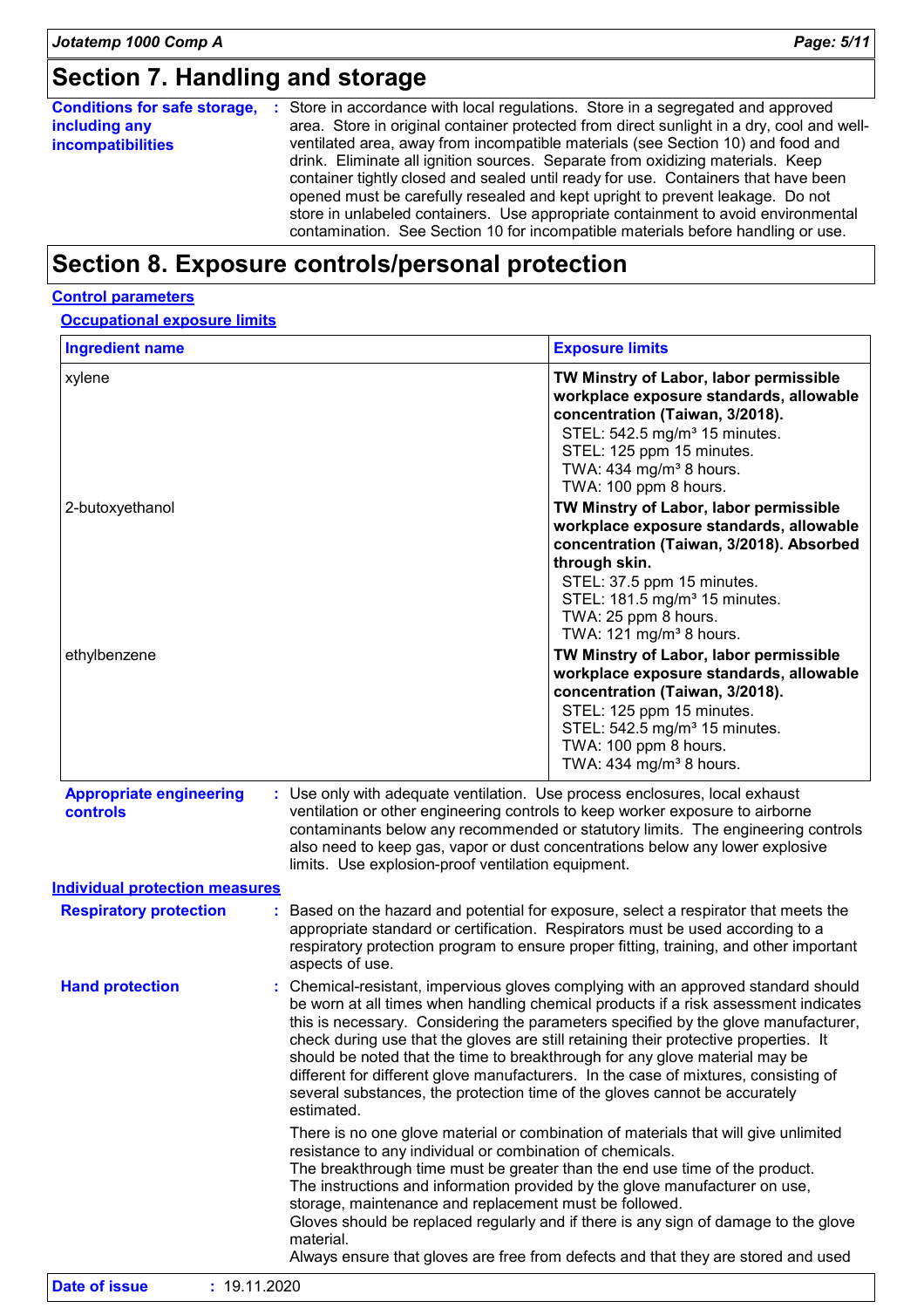# **Section 8. Exposure controls/personal protection**

|                              | correctly.<br>The performance or effectiveness of the glove may be reduced by physical/chemical<br>damage and poor maintenance.<br>Barrier creams may help to protect the exposed areas of the skin but should not be<br>applied once exposure has occurred.                                                                                                                                                                  |
|------------------------------|-------------------------------------------------------------------------------------------------------------------------------------------------------------------------------------------------------------------------------------------------------------------------------------------------------------------------------------------------------------------------------------------------------------------------------|
|                              | Wear suitable gloves tested to EN374.<br>May be used, gloves(breakthrough time) 4 - 8 hours: neoprene, PVC<br>Recommended, gloves(breakthrough time) > 8 hours: fluor rubber, Teflon, butyl<br>rubber, Viton®, Saranex, 4H, nitrile rubber, polyvinyl alcohol (PVA)                                                                                                                                                           |
| <b>Eye protection</b>        | : Safety eyewear complying with an approved standard should be used when a risk<br>assessment indicates this is necessary to avoid exposure to liquid splashes, mists,<br>gases or dusts. If contact is possible, the following protection should be worn,<br>unless the assessment indicates a higher degree of protection: chemical splash<br>goggles.                                                                      |
| <b>Body protection</b>       | : Personal protective equipment for the body should be selected based on the task<br>being performed and the risks involved and should be approved by a specialist<br>before handling this product. When there is a risk of ignition from static electricity,<br>wear anti-static protective clothing. For the greatest protection from static<br>discharges, clothing should include anti-static overalls, boots and gloves. |
| <b>Other skin protection</b> | : Appropriate footwear and any additional skin protection measures should be<br>selected based on the task being performed and the risks involved and should be<br>approved by a specialist before handling this product.                                                                                                                                                                                                     |
| <b>Hygiene measures</b>      | : Wash hands, forearms and face thoroughly after handling chemical products, before<br>eating, smoking and using the lavatory and at the end of the working period.<br>Appropriate techniques should be used to remove potentially contaminated clothing.<br>Wash contaminated clothing before reusing. Ensure that eyewash stations and<br>safety showers are close to the workstation location.                             |

# **Section 9. Physical and chemical properties**

| <b>Appearance</b>                                 |                                                                                                                                             |
|---------------------------------------------------|---------------------------------------------------------------------------------------------------------------------------------------------|
| <b>Physical state</b>                             | : Liquid.                                                                                                                                   |
| <b>Color</b>                                      | : Various                                                                                                                                   |
| <b>Odor</b>                                       | : Characteristic.                                                                                                                           |
| <b>Odor threshold</b>                             | : Not available.                                                                                                                            |
| pH                                                | : Not applicable.                                                                                                                           |
| <b>Melting point</b>                              | : Not applicable.                                                                                                                           |
| <b>Boiling point</b>                              | : Lowest known value: $136.1^{\circ}$ C (277 $^{\circ}$ F) (ethylbenzene). Weighted average: $156.96^{\circ}$ C<br>$(314.5^{\circ}F)$       |
| <b>Flash point</b>                                | : Closed cup: $27^{\circ}$ C (80.6 $^{\circ}$ F)                                                                                            |
| <b>Evaporation rate</b>                           | : Highest known value: 0.84 (ethylbenzene) Weighted average: 0.46 compared with<br>butyl acetate                                            |
| <b>Flammability (solid, gas)</b>                  | : Not applicable.                                                                                                                           |
| Lower and upper explosive<br>(flammable) limits   | $: 0.8 - 14\%$                                                                                                                              |
| <b>Vapor pressure</b>                             | : Highest known value: 1.2 kPa (9.3 mm Hg) (at $20^{\circ}$ C) (ethylbenzene). Weighted<br>average: $0.8$ kPa (6 mm Hg) (at $20^{\circ}$ C) |
| <b>Vapor density</b>                              | : Highest known value: 5.1 (Air = 1) (dipropylene glycol methyl ether). Weighted<br>average: $4.17$ (Air = 1)                               |
| <b>Relative density</b>                           | : 1.862 to 1.931 g/cm <sup>3</sup>                                                                                                          |
| <b>Solubility</b>                                 | : Insoluble in the following materials: cold water and hot water.                                                                           |
| <b>Partition coefficient: n-</b><br>octanol/water | : Not available.                                                                                                                            |
| <b>Auto-ignition temperature</b>                  | : Lowest known value: 207°C (404.6°F) (dipropylene glycol methyl ether).                                                                    |
| <b>Decomposition temperature</b>                  | : Not available.                                                                                                                            |
| <b>Viscosity</b>                                  | : Kinematic (40°C (104°F)): >0.205 cm <sup>2</sup> /s (>20.5 mm <sup>2</sup> /s)                                                            |

| <b>Date of issue</b> | 19.11.2020 |
|----------------------|------------|
|----------------------|------------|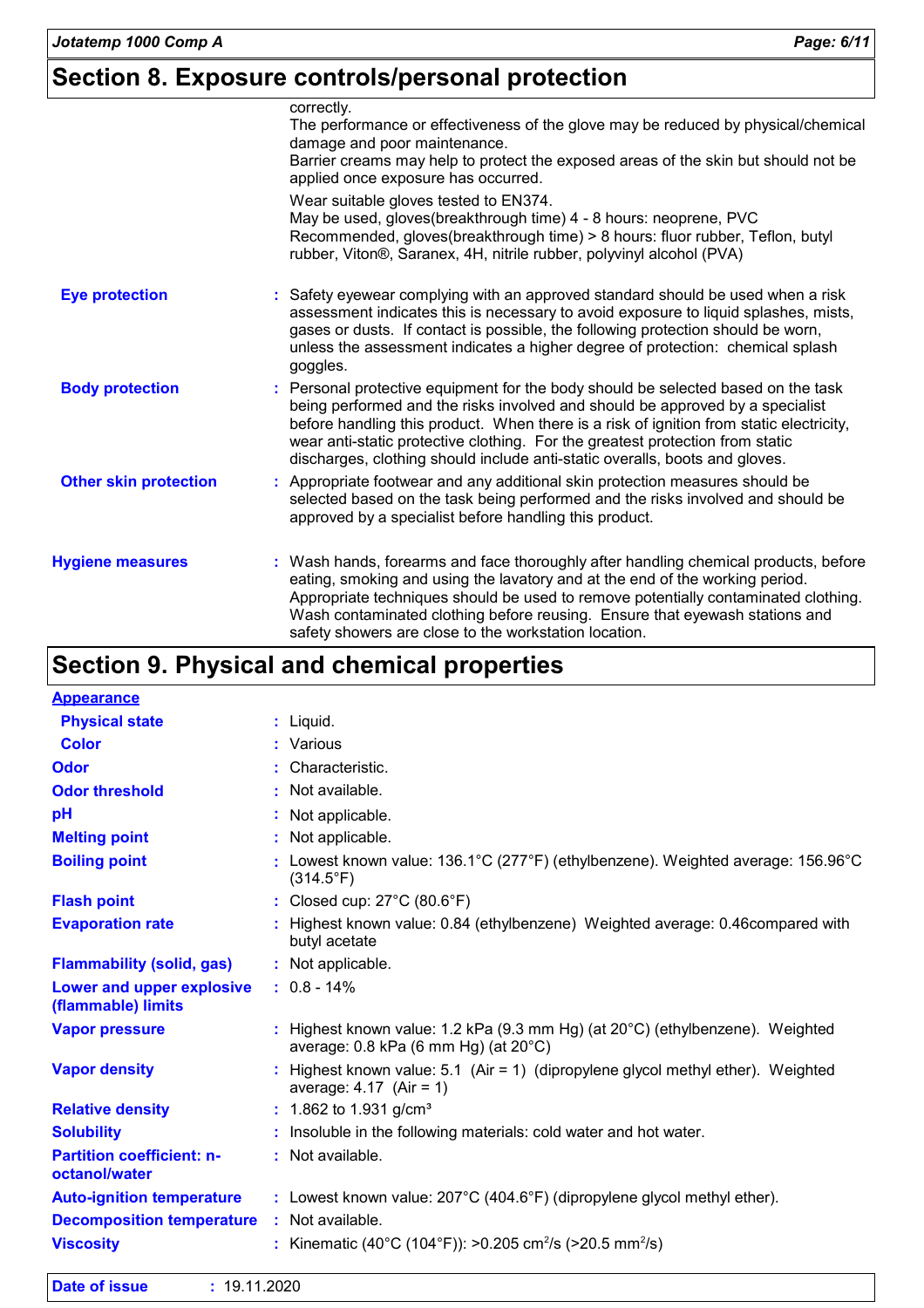# **Section 10. Stability and reactivity**

| <b>Chemical stability</b>                           | : The product is stable.                                                                                                                                                     |
|-----------------------------------------------------|------------------------------------------------------------------------------------------------------------------------------------------------------------------------------|
| <b>Possibility of hazardous</b><br><b>reactions</b> | : Under normal conditions of storage and use, hazardous reactions will not occur.                                                                                            |
| <b>Conditions to avoid</b>                          | : Avoid all possible sources of ignition (spark or flame). Do not pressurize, cut, weld,<br>braze, solder, drill, grind or expose containers to heat or sources of ignition. |
| <b>Incompatible materials</b>                       | : Keep away from the following materials to prevent strong exothermic reactions:<br>oxidizing agents, strong alkalis, strong acids.                                          |
| <b>Hazardous decomposition</b><br>products          | : Under normal conditions of storage and use, hazardous decomposition products<br>should not be produced.                                                                    |

### **Section 11. Toxicological information**

#### **Information on toxicological effects**

#### **Acute toxicity**

| <b>Product/ingredient name</b> | <b>Result</b>                | <b>Species</b> | <b>Dose</b> | <b>Exposure</b> |
|--------------------------------|------------------------------|----------------|-------------|-----------------|
| xylene                         | <b>LC50 Inhalation Vapor</b> | Rat            | 20 mg/l     | 4 hours         |
|                                | LD50 Oral                    | Rat            | 4300 mg/kg  |                 |
|                                | <b>TDLo Dermal</b>           | Rabbit         | 4300 mg/kg  |                 |
| 2-butoxyethanol                | LD50 Oral                    | Guinea pig -   | 1414 mg/kg  |                 |
|                                |                              | Male, Female   |             |                 |
|                                | LD50 Oral                    | Rat - Male,    | 1300 mg/kg  |                 |
|                                |                              | Female         |             |                 |
| ethylbenzene                   | <b>LC50 Inhalation Vapor</b> | Rat - Male     | $17.8$ mg/l | 4 hours         |
|                                | LD50 Dermal                  | Rabbit         | >5000 mg/kg |                 |
|                                | LD50 Oral                    | Rat            | 3500 mg/kg  |                 |

#### **Irritation/Corrosion**

| <b>Product/ingredient name</b> | <b>Result</b>            | <b>Species</b> | <b>Score</b> | <b>Exposure</b>            | <b>Observation</b> |
|--------------------------------|--------------------------|----------------|--------------|----------------------------|--------------------|
| <b>xylene</b>                  | Eyes - Mild irritant     | Rabbit         |              | 87 milligrams              |                    |
|                                | Skin - Mild irritant     | l Rat          |              | 18 hours 60<br>microliters |                    |
| 2-butoxyethanol                | Eyes - Moderate irritant | l Rabbit       |              | 24 hours 100  -            |                    |
|                                | Skin - Mild irritant     | Rabbit         |              | Img<br>500 mg              |                    |

#### **Sensitization**

Not available.

#### **Mutagenicity**

Not available.

#### **Carcinogenicity**

Not available.

#### **Reproductive toxicity**

Not available.

#### **Teratogenicity**

Not available.

#### **Specific target organ toxicity (single exposure)**

| <b>Name</b> | <b>Category</b> | <b>Route of</b><br><b>exposure</b> | <b>Target organs</b>             |
|-------------|-----------------|------------------------------------|----------------------------------|
| xylene      | Category 3      | Not applicable.                    | Respiratory tract_<br>Irritation |

#### **Specific target organ toxicity (repeated exposure)**

| <b>Date of issue</b> | : 19.11.2020 |  |
|----------------------|--------------|--|
|                      |              |  |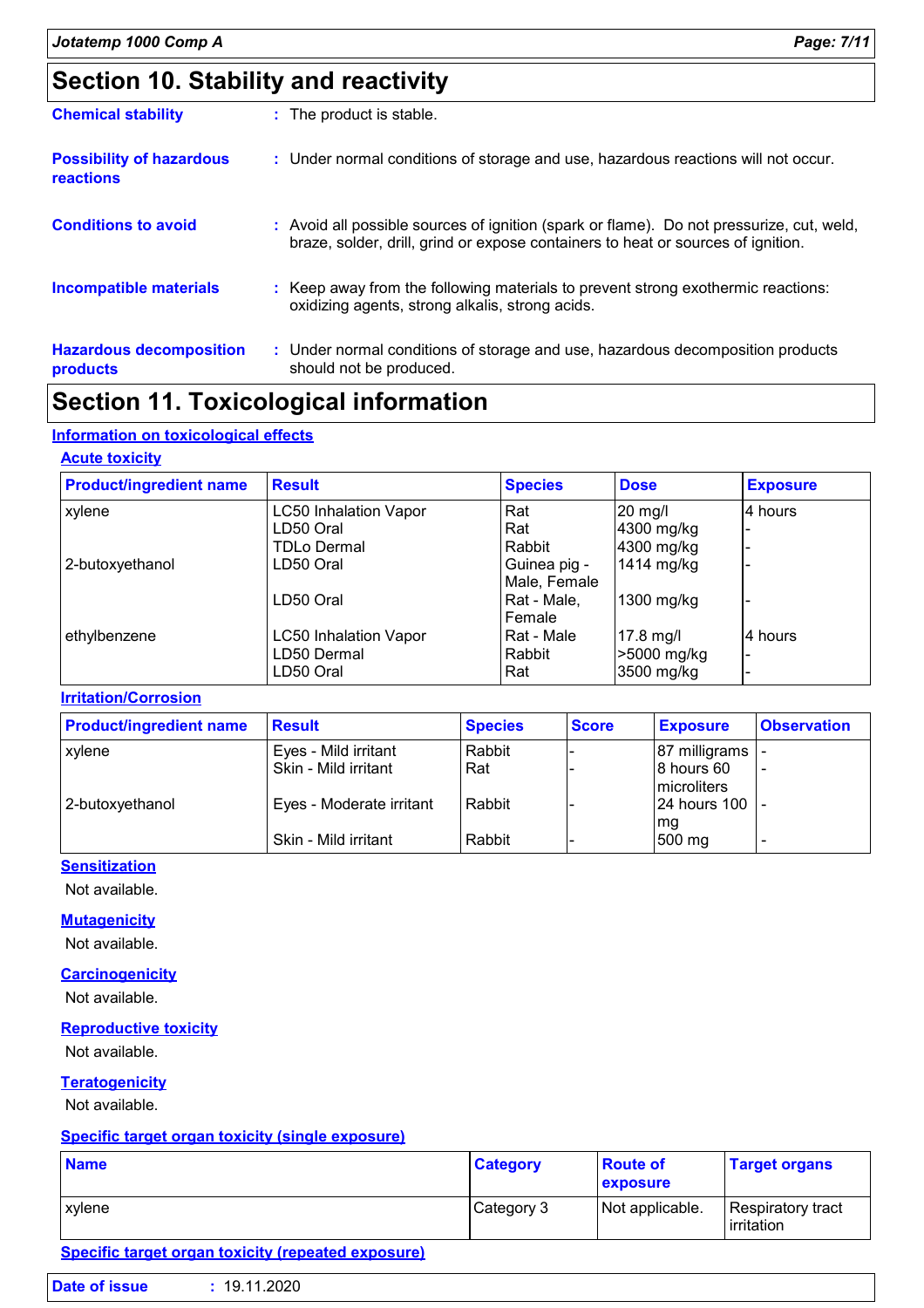# **Section 11. Toxicological information**

| <b>Name</b>  | <b>Category</b> | <b>Route of</b><br><b>exposure</b> | <b>Target organs</b> |
|--------------|-----------------|------------------------------------|----------------------|
| ethylbenzene | Category 2      | Not determined                     | hearing organs       |

#### **Aspiration hazard**

| <b>Name</b>  | Result                         |
|--------------|--------------------------------|
| xvlene       | ASPIRATION HAZARD - Category 1 |
| ethylbenzene | ASPIRATION HAZARD - Category 1 |

| <b>Information on the likely : Not available.</b><br>routes of exposure |                                                                                            |  |
|-------------------------------------------------------------------------|--------------------------------------------------------------------------------------------|--|
| <b>Potential acute health effects</b>                                   |                                                                                            |  |
| Eye contact                                                             | : No known significant effects or critical hazards.                                        |  |
| <b>Inhalation</b>                                                       | : No known significant effects or critical hazards.                                        |  |
| <b>Skin contact</b>                                                     | $:$ Causes mild skin irritation.                                                           |  |
| <b>Ingestion</b>                                                        | : No known significant effects or critical hazards.                                        |  |
|                                                                         | <b>Symptoms related to the physical, chemical and toxicological characteristics</b>        |  |
| Eye contact                                                             | : Adverse symptoms may include the following:<br>pain or irritation<br>watering<br>redness |  |
| <b>Inhalation</b>                                                       | : No specific data.                                                                        |  |
| <b>Skin contact</b>                                                     | : Adverse symptoms may include the following:<br>1. <b>1.</b> 1.                           |  |

|                  | $\ldots$<br>irritation<br>redness |
|------------------|-----------------------------------|
| <b>Ingestion</b> | : No specific data.               |

#### **Delayed and immediate effects and also chronic effects from short and long term exposure**

| <b>Short term exposure</b>                        |                    |
|---------------------------------------------------|--------------------|
| <b>Potential immediate</b><br>effects             | : Not available :  |
| <b>Potential delayed effects</b>                  | : Not available.   |
| Long term exposure                                |                    |
| <b>Potential immediate</b><br>effects             | $:$ Not available. |
| <b>Potential delayed effects : Not available.</b> |                    |
| <b>Potential chronic health effects</b>           |                    |

Not available.

| <b>General</b>               | : No known significant effects or critical hazards. |
|------------------------------|-----------------------------------------------------|
| <b>Carcinogenicity</b>       | : No known significant effects or critical hazards. |
| <b>Mutagenicity</b>          | : No known significant effects or critical hazards. |
| <b>Teratogenicity</b>        | : No known significant effects or critical hazards. |
| <b>Developmental effects</b> | : No known significant effects or critical hazards. |
| <b>Fertility effects</b>     | : No known significant effects or critical hazards. |

#### **Numerical measures of toxicity**

#### **Acute toxicity estimates**

| Route               | <b>ATE value</b> |
|---------------------|------------------|
| Oral                | 21800.95 mg/kg   |
| Dermal              | 12001.19 mg/kg   |
| Inhalation (vapors) | 146.88 mg/l      |

| Date of issue | : 19.11.2020 |  |
|---------------|--------------|--|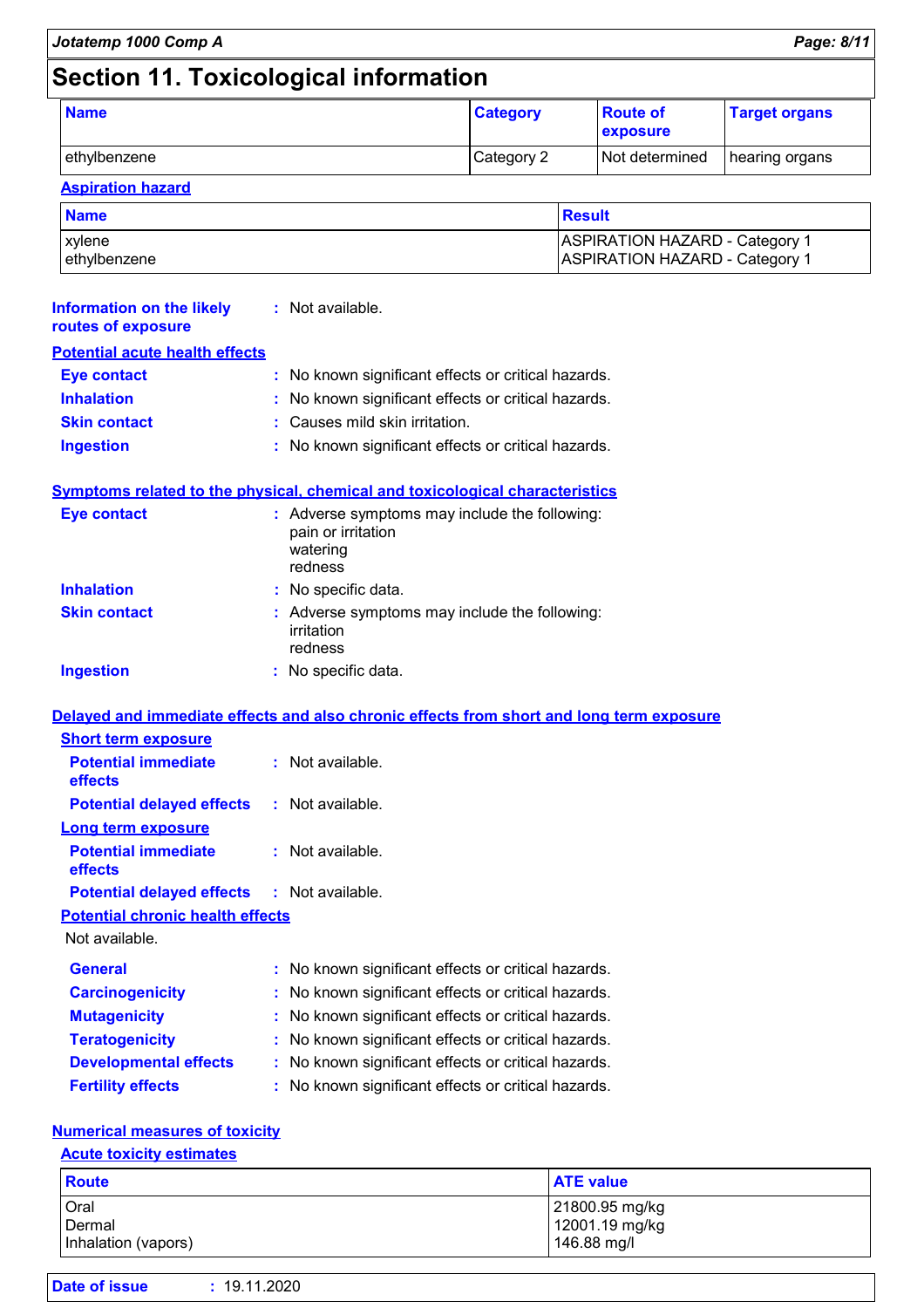# **Section 11. Toxicological information**

# **Section 12. Ecological information**

#### **Toxicity**

| <b>Product/ingredient name</b> | <b>Result</b>                     | <b>Species</b>             | <b>Exposure</b> |
|--------------------------------|-----------------------------------|----------------------------|-----------------|
| trizinc bis(orthophosphate)    | Acute LC50 0.14 mg/l              | Fish - Oncorhynchus mykiss | 96 hours        |
|                                | Chronic NOEC 0.1 mg/l             | Micro-organism             | 4 hours         |
| 2-butoxyethanol                | Acute EC50 1000 mg/l Fresh water  | Daphnia - Daphnia magna    | 48 hours        |
|                                | Acute LC50 1000 mg/l Marine water | Crustaceans -              | 48 hours        |
|                                |                                   | Chaetogammarus marinus -   |                 |
|                                |                                   | Young                      |                 |
| ethylbenzene                   | Acute EC50 7.2 mg/l               | Algae                      | 48 hours        |
|                                | Acute EC50 2.93 mg/l              | Daphnia                    | I48 hours       |
|                                | Acute LC50 4.2 mg/l               | Fish                       | 196 hours       |

#### **Persistence and degradability**

| <b>Product/ingredient name</b> | <b>Aquatic half-life</b> | <b>Photolysis</b> | <b>Biodegradability</b> |
|--------------------------------|--------------------------|-------------------|-------------------------|
| trizinc bis(orthophosphate)    |                          |                   | <b>Not readily</b>      |
| xvlene                         |                          |                   | <b>Readily</b>          |
| l ethvlbenzene                 |                          |                   | <b>Readily</b>          |

#### **Bioaccumulative potential**

| <b>Product/ingredient name</b> | $LoaPow$  | <b>BCF</b>  | <b>Potential</b> |
|--------------------------------|-----------|-------------|------------------|
| trizinc bis(orthophosphate)    | <u>. </u> | 60960       | high             |
| <b>xvlene</b>                  | 3.12      | 8.1 to 25.9 | llow             |
| 2-butoxyethanol                | 0.81      |             | llow             |
| lethvlbenzene                  | 3.6       |             | llow             |

#### **Mobility in soil**

**Soil/water partition coefficient (KOC)**

**:** Not available.

**Other adverse effects :** No known significant effects or critical hazards.

### **Section 13. Disposal considerations**

The generation of waste should be avoided or minimized wherever possible. Disposal of this product, solutions and any by-products should at all times comply with the requirements of environmental protection and waste disposal legislation and any regional local authority requirements. Dispose of surplus and nonrecyclable products via a licensed waste disposal contractor. Waste should not be disposed of untreated to the sewer unless fully compliant with the requirements of all authorities with jurisdiction. Waste packaging should be recycled. Incineration or landfill should only be considered when recycling is not feasible. This material and its container must be disposed of in a safe way. Care should be taken when handling emptied containers that have not been cleaned or rinsed out. Empty containers or liners may retain some product residues. Vapor from product residues may create a highly flammable or explosive atmosphere inside the container. Do not cut, weld or grind used containers unless they have been cleaned thoroughly internally. Avoid dispersal of spilled material and runoff and contact with soil, waterways, drains and sewers. **Disposal methods :**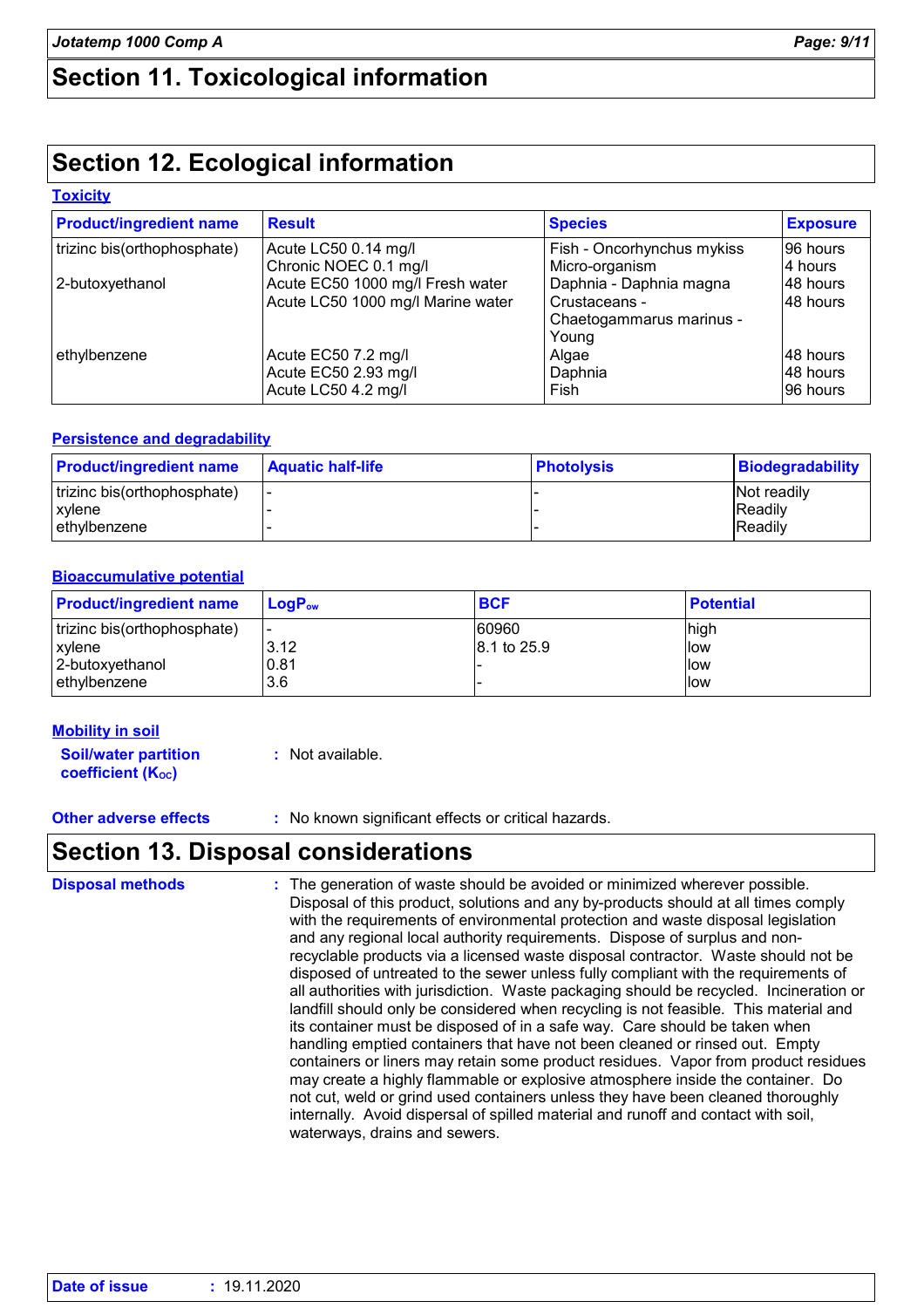# **Section 14. Transport information**

|                                      | <b>UN</b>                                                                                                                                               | <b>IMDG</b>                                                                                                                             | <b>IATA</b>                                                                                                          |
|--------------------------------------|---------------------------------------------------------------------------------------------------------------------------------------------------------|-----------------------------------------------------------------------------------------------------------------------------------------|----------------------------------------------------------------------------------------------------------------------|
| <b>UN number</b>                     | <b>UN1263</b>                                                                                                                                           | UN1263                                                                                                                                  | <b>UN1263</b>                                                                                                        |
| <b>UN proper</b><br>shipping name    | Paint                                                                                                                                                   | Paint. Marine pollutant (trizinc<br>bis(orthophosphate))                                                                                | Paint                                                                                                                |
| <b>Transport hazard</b><br>class(es) | 3                                                                                                                                                       | 3<br>¥2                                                                                                                                 | 3                                                                                                                    |
| <b>Packing group</b>                 | III                                                                                                                                                     | III                                                                                                                                     | $\mathbf{III}$                                                                                                       |
| <b>Environmental</b><br>hazards      | Yes. The environmentally<br>hazardous substance mark is<br>not required.                                                                                | Yes.                                                                                                                                    | Yes. The environmentally<br>hazardous substance mark is<br>not required.                                             |
| <b>Additional</b><br>information     |                                                                                                                                                         | The marine pollutant mark is<br>not required when transported<br>in sizes of ≤5 L or ≤5 kg.<br><b>Emergency schedules F-E,</b><br>$S-E$ | The environmentally<br>hazardous substance mark<br>may appear if required by<br>other transportation<br>regulations. |
| <b>Marking</b>                       | : The environmental hazardous / marine pollutant mark is only applicable for packages containing<br>more than 5 litres for liquids and 5 kg for solids. |                                                                                                                                         |                                                                                                                      |
| <b>ADR / RID</b>                     | Tunnel restriction code: (D/E)<br>Hazard identification number: 30                                                                                      |                                                                                                                                         |                                                                                                                      |

**Special precautions for user Transport within user's premises:** always transport in closed containers that are **:** upright and secure. Ensure that persons transporting the product know what to do in the event of an accident or spillage.

### **Section 15. Regulatory information**

| <b>List of chemicals for which</b><br>manufacturing or handling<br>is defined as "work specially<br>hazardous to health" | : This product contains substances "Specially hazardous to health": xylene,<br>2-butoxyethanol, methanol, lead.     |
|--------------------------------------------------------------------------------------------------------------------------|---------------------------------------------------------------------------------------------------------------------|
| <b>Safety, health and</b><br>environmental regulations<br>specific for the product                                       | : No known specific national and/or regional regulations applicable to this product<br>(including its ingredients). |
| <b>Taiwan Chemical</b><br><b>Substances Inventory (TCSI)</b>                                                             | : Not determined.                                                                                                   |
| <b>International requlations</b>                                                                                         |                                                                                                                     |
| Not listed.                                                                                                              | <b>Chemical Weapon Convention List Schedules I, II &amp; III Chemicals</b>                                          |
| <b>Montreal Protocol</b><br>Not listed.                                                                                  |                                                                                                                     |
| <b>Stockholm Convention on Persistent Organic Pollutants</b><br>Not listed.                                              |                                                                                                                     |
| <b>Rotterdam Convention on Prior Informed Consent (PIC)</b><br>Not listed.                                               |                                                                                                                     |
| <b>UNECE Aarhus Protocol on POPs and Heavy Metals</b><br>Not listed.                                                     |                                                                                                                     |
|                                                                                                                          |                                                                                                                     |